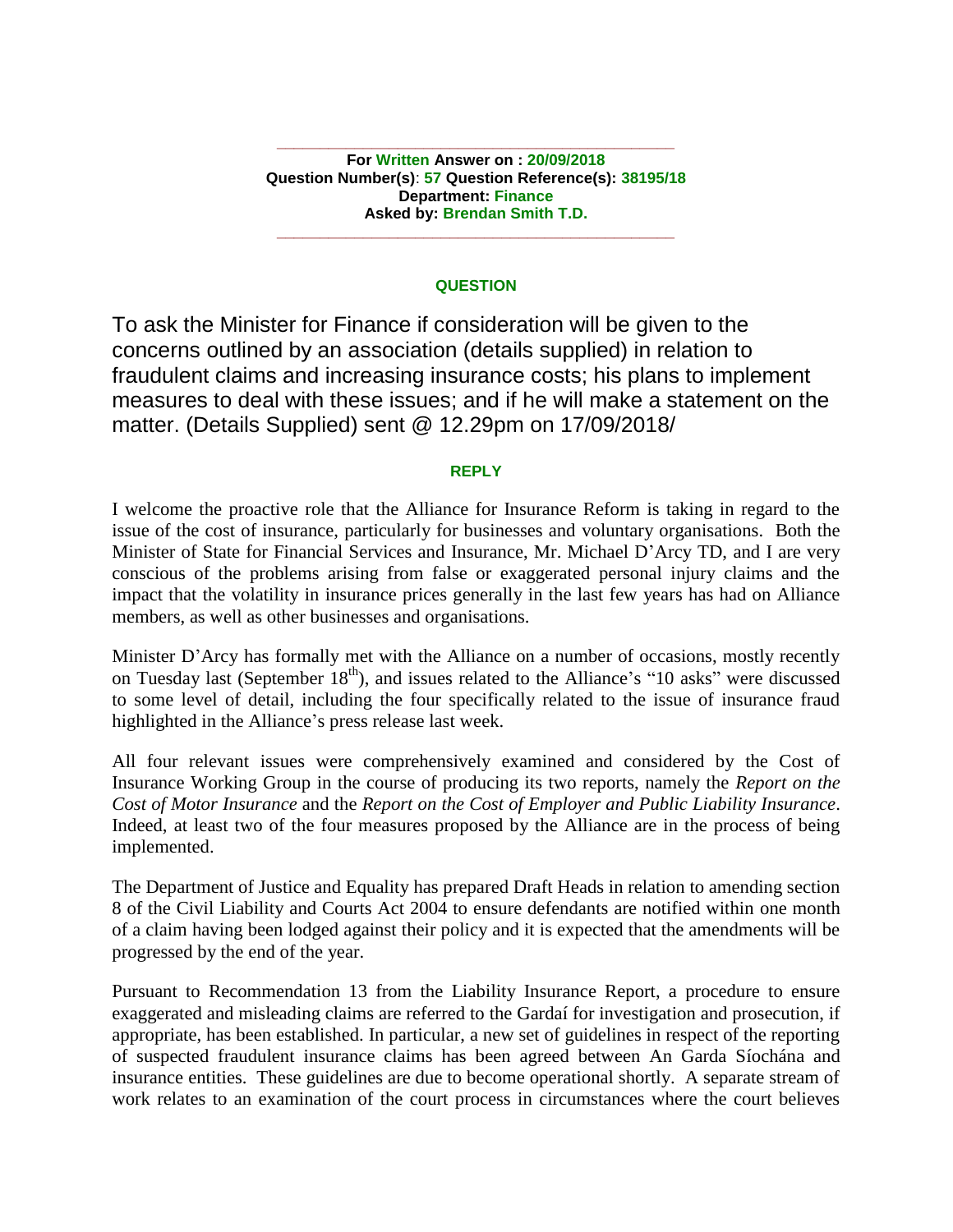there to be an element of fraud or exaggeration in the claim which should be investigated by the Gardaí. Measures which could be taken to ensure that the appropriate action is taken in such circumstances are being examined.

In addition, another "spin-off" occurrence from the implementation of this recommendation has been a commitment for the Garda National Economic Crime Bureau and Insurance Ireland's Anti-Fraud Forum to meet on a regular basis in order to discuss and act upon current and ongoing general issues which arise in the area of insurance fraud. This positive development is an opportunity for greater communication and improved processes and it is hoped that it will lead to a better understanding on both sides of the issues arising in the investigation and reporting of fraud.

In relation to the establishment of a dedicated Garda insurance fraud unit, Insurance Ireland communicated the outcome of its cost/benefit analysis at the start of July 2018, recommending industry funding of such a unit. I understand that the new Garda Commissioner has yet to form a view on the proposal, and there are a number of serious issues which will require further consideration before any decision whether or not to proceed in this manner is taken. It is important to note that while the idea of a dedicated Garda Fraud Unit has been the focus of a lot of attention, it was in fact one proposal within the overarching Recommendation 26 in the Motor Report which called for "*further cooperation between the insurance sector and An Garda Síochána in relation to insurance fraud investigation*", and, as outlined above, significant progress has been achieved in this regard.

Finally, in relation to the proposal to regulate claims management companies, my officials have been looking at this issue to understand the precise scale and nature of the perceived problem. Engagement has taken place with the relevant regulatory authority in the UK, as well as relevant parties here, including the Law Society of Ireland and the insurance industry. It should be noted that the Law Society has taken a very proactive role against "claims harvesting" websites operating in Ireland, and its investigations have led to a number of websites having been taken down over the past couple of years. I understand that the number of such websites operating in Ireland has decreased significantly over the past couple of years overall, but my officials will continue to examine this issue and take appropriate action accordingly.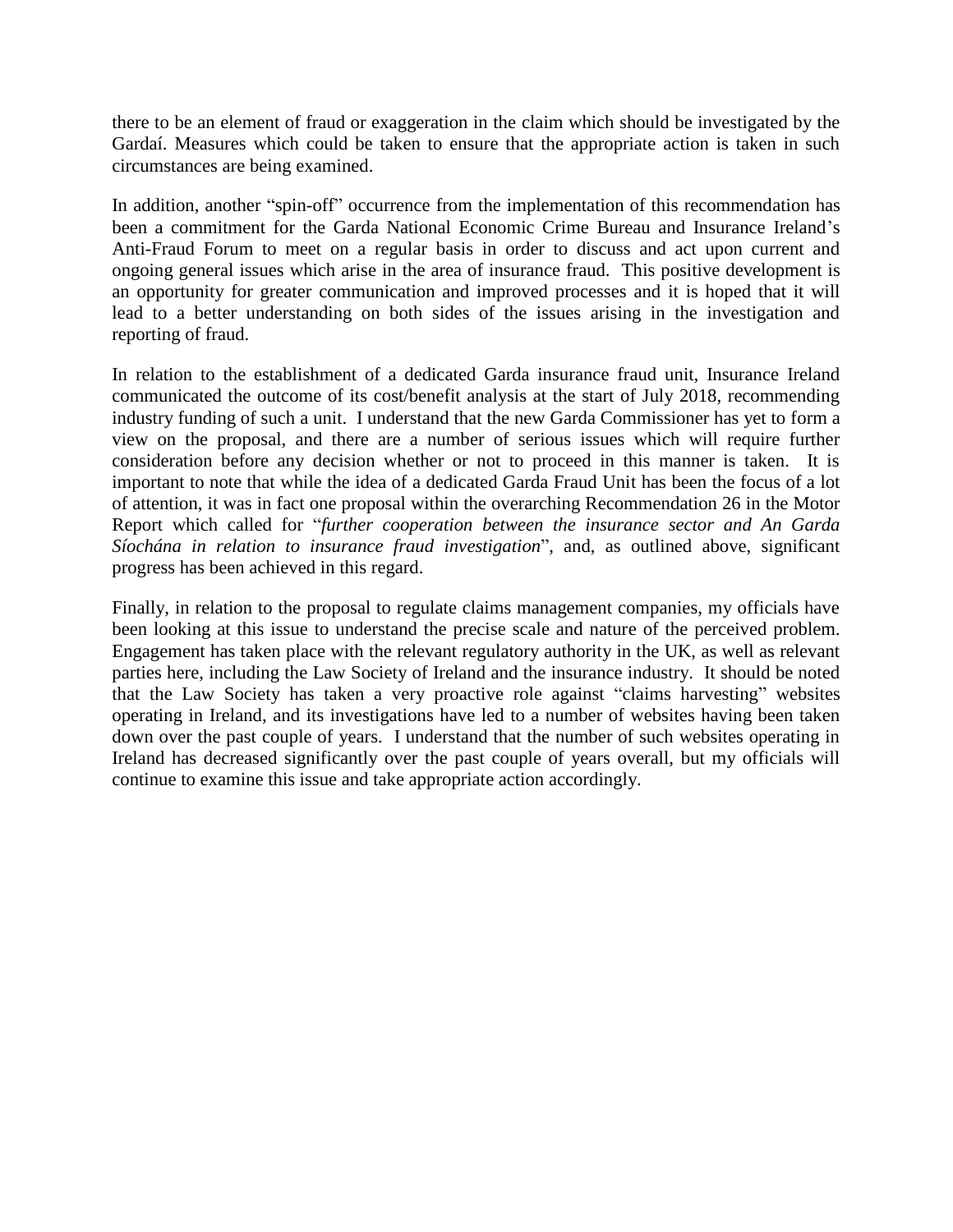**\_\_\_\_\_\_\_\_\_\_\_\_\_\_\_\_\_\_\_\_\_\_\_\_\_\_\_\_\_\_\_\_\_\_\_\_\_\_\_\_\_\_\_\_\_\_ For Written Answer on : 20/09/2018 Question Number(s)**: **58 Question Reference(s): 38196/18 Department: Finance Asked by: Brendan Smith T.D.**

### **QUESTION**

**\_\_\_\_\_\_\_\_\_\_\_\_\_\_\_\_\_\_\_\_\_\_\_\_\_\_\_\_\_\_\_\_\_\_\_\_\_\_\_\_\_\_\_\_\_\_**

To ask the Minister for Finance the progress to date in implementing the report of the Cost of Insurance Working Group; and if he will make a statement on the matter.

#### **REPLY**

As the Deputy is aware, the Cost of Insurance Working Group undertook an examination of the factors contributing to the cost of insurance in order to identify what short, medium and longterm measures could be introduced to help reduce the cost of insurance for consumers and businesses.

The initial focus of the Working Group was the issue of rising motor insurance premiums and the Report on the Cost of Motor Insurance was published in January 2017, containing 33 recommendations with 71 associated actions.

In its second phase, the Working Group examined the cost of business insurance, in particular employer liability insurance and public liability insurance. This work culminated in the publication in January 2018 of the Report on the Cost of Employer and Public Liability Insurance, with 15 recommendations and 29 associated actions to be carried out.

Both of the primary Reports contain an Action Plan, setting out the agreed timelines for implementation, and also a commitment that the Working Group will prepare quarterly updates on its progress. The Working Group has published six such updates, most recently in August.

The Sixth Quarterly Update shows that 58 of the 71 deadlines placed on actions across the two reports to date have been completed. One of the actions achieved during this time was the delivery of the final report of the Personal Injuries Commission, which merges the content of what had been intended to be two reports. This report was published on Tuesday this week and the implementation of its key recommendations should have an impact upon the awarding of personal injury damages in the future.

As well as the actions which have been finalised, it is important also to consider the continued progress being made on some of the large scale actions. One area of significant progress has been the markedly enhanced levels of engagement and cooperation between An Garda Síochána and the insurance industry since the creation of the Fraud Roundtable. This has led not only to the agreement of a protocol between An Garda Síochána and insurers in relation to the reporting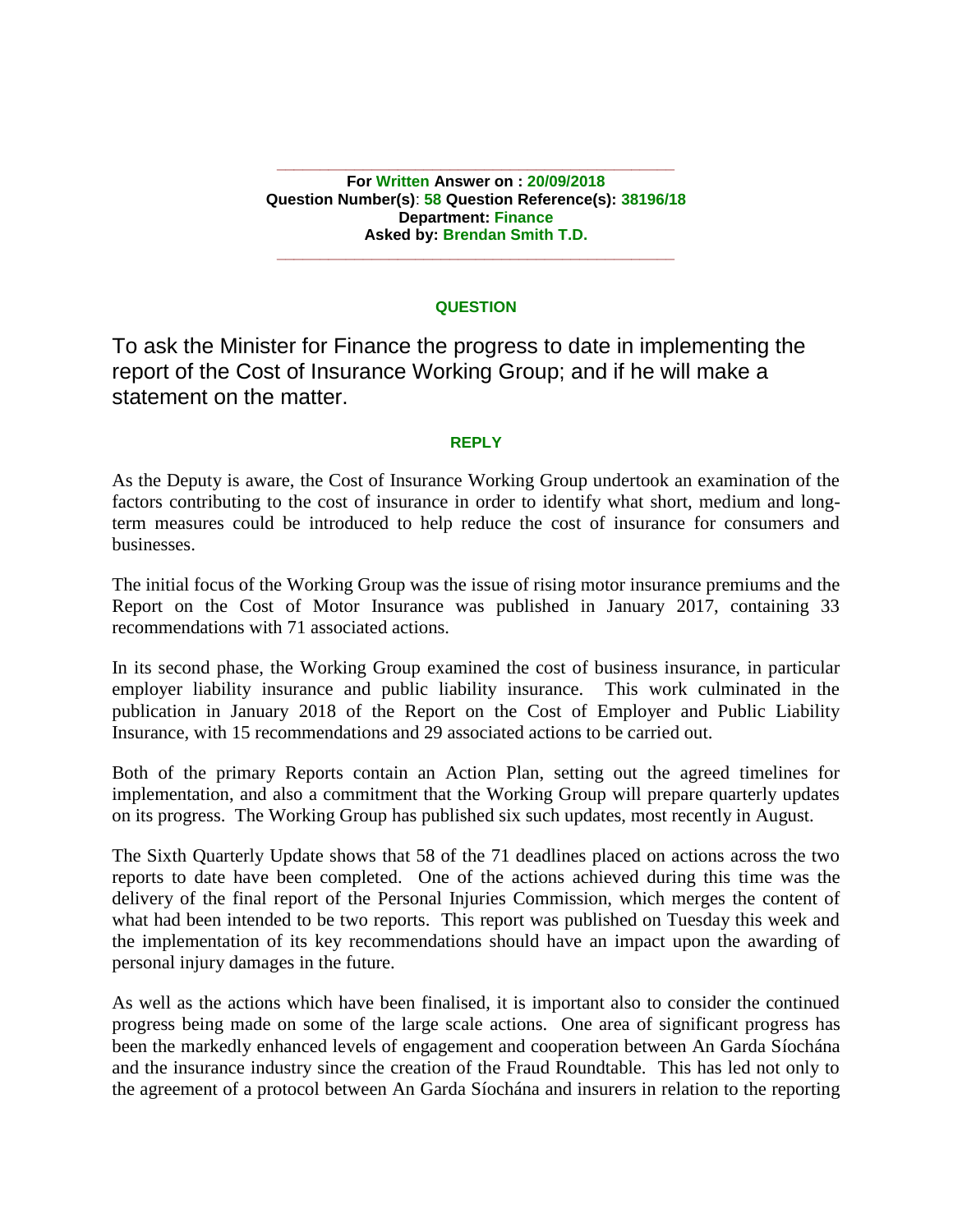of suspected fraudulent personal injury claims but also a commitment for the Garda National Economic Crime Bureau and Insurance Ireland's Anti-Fraud Forum to meet on a regular basis in order to discuss and act upon current and ongoing relevant issues in this area.

Much progress has also been made on putting in place a National Claims Information Database with the recently published Central Bank (National Claims Information Database) Bill 2018. The second stage debate on that legislation is scheduled to take place in the Dáil today. The enactment of this Bill will provide us with much greater insight into, in particular, the identification of settlement channel information which should lead to a greater consistency in award levels and a greater use of the Personal Injuries Assessment Board. This would result in a more stable claims environment, in turn positively influencing the price of insurance paid by consumers.

I believe that the reforms which we have been implementing since January 2017 are already showing positive results. The cost of private motor insurance as measured by the Central Statistics Office on a monthly basis has fallen by over 20% since the high premiums seen in July 2016. I appreciate that these figures represent a broad average however we have to recognise that these are the same figures that showed the large increase that many commentators regularly reference. Therefore, I think it has to be recognised that the overall trend currently is downward, which is welcome.

> **\_\_\_\_\_\_\_\_\_\_\_\_\_\_\_\_\_\_\_\_\_\_\_\_\_\_\_\_\_\_\_\_\_\_\_\_\_\_\_\_\_\_\_\_\_\_ For Written Answer on : 20/09/2018 Question Number(s)**: **92 Question Reference(s): 38197/18 Department: Justice and Equality Asked by: Brendan Smith T.D.**

# **QUESTION**

**\_\_\_\_\_\_\_\_\_\_\_\_\_\_\_\_\_\_\_\_\_\_\_\_\_\_\_\_\_\_\_\_\_\_\_\_\_\_\_\_\_\_\_\_\_\_**

To ask the Minister for Justice and Equality the progress to date in establishing a Garda insurance fraud unit; and if he will make a statement on the matter.

# **REPLY**

I understand that the Garda National Economic Crime Bureau (GNECB) have engaged with

Insurance Ireland in relation to this matter and submitted a mechanism for establishing an

insurance fraud unit to Insurance Ireland in the first half of 2017.